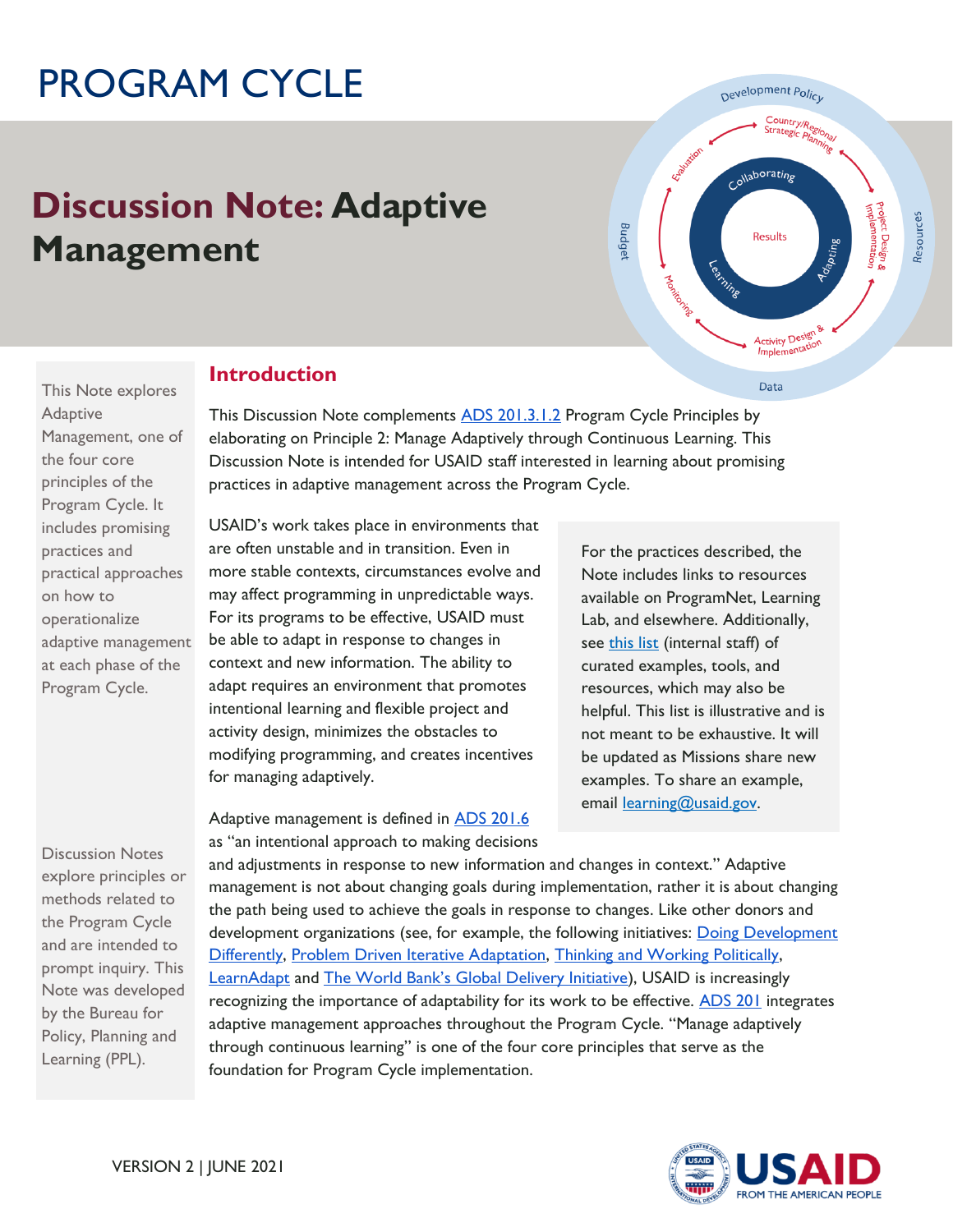This Discussion Note is organized around the phases of the Program Cycle: strategy, project, and activity design and implementation; monitoring; evaluation; and collaborating, learning and adapting (CLA). While the adaptive management approaches described here are examples of initial entry points associated with a specific phase of the Program Cycle, many of these approaches

#### **Definition**

Adaptive management is an intentional approach to making decisions and adjustments in response to new information and changes in context.

may lead to adjustment in other areas. The note concludes with sections on enabling conditions and a description of the skills and attributes of adaptive managers and hiring adaptive employees.

### **Adaptive Management in the Program Cycle**

#### **STRATEGIC PLANNING AND IMPLEMENTATION**

As Missions develop and implement Regional or Country Development Cooperation Strategies (CDCSs), USAID undertakes analyses and assessments; implements projects (optional) and activities; participates in learning activities, such as CDCS Mid-Course Stocktaking exercises and portfolio reviews; engages stakeholders; and analyzes and uses monitoring and evaluation information. The knowledge and learning gained by these and other activities should be used to adaptively manage the strategy. To facilitate adaptability in strategic planning and implementation, approaches to consider include:

- **Enable Flexibility by Incorporating Scenario Planning into Strategic Planning:** Some Missions have built scenario planning into the process of designing strategies. Systematically examining a range of possible context changes enables the Agency to make adjustments to strategy implementation. The focus of scenario planning is to anticipate, track, and prepare for changes in the context that might occur during implementation. For more information, see the [Scenario Planning](https://programnet.usaid.gov/resource/scenario-planning-usaid)  [page o](https://programnet.usaid.gov/resource/scenario-planning-usaid)n ProgramNet (internal).
- **Use Learning and Reflection Opportunities:** To facilitate adaptive management during implementation of a strategy, Missions use [strategy-level portfolio reviews](https://usaidlearninglab.org/library/how-note-strategy-level-portfolio-review) and CDCS Mid-Course [Stocktakings t](https://usaidlearninglab.org/qrg/portfolio-review-and-cdcs-mid-course-stocktaking)o assess how project and activity results are contributing to achievement of Intermediate Results and progress toward Development Objectives, and/or if the development hypotheses in the CDCS remain valid. These events are an opportunity to revalidate the overall strategic approach, check assumptions and risks, revisit scenarios, engage stakeholders, and then, if appropriate, adapt the strategy, projects (if appropriate), and activities based on new information and lessons learned.
- **Plan Learning and Adaptive Management in a Performance Management Plan (PMP):**  The Monitoring, Evaluation and Learning (MEL) section of the CDCS is a preliminary explanation of the Mission's planned approach to monitoring, evaluation, and CLA during strategy implementation and informs the PMP. While a PMP is required, it is important to note the PMP is a tool that can serve several purposes, including planning and managing the process of learning and adapting the strategy from evidence. The PMP includes identification of learning priorities and a plan to address them with monitoring, evaluation, and CLA efforts that help build an evidence base for decisionmaking. The PMP outlines actions that enable adaptation such as: setting forth the analytic agenda for the life of the strategy; explaining the approach to analyzing and using context and performance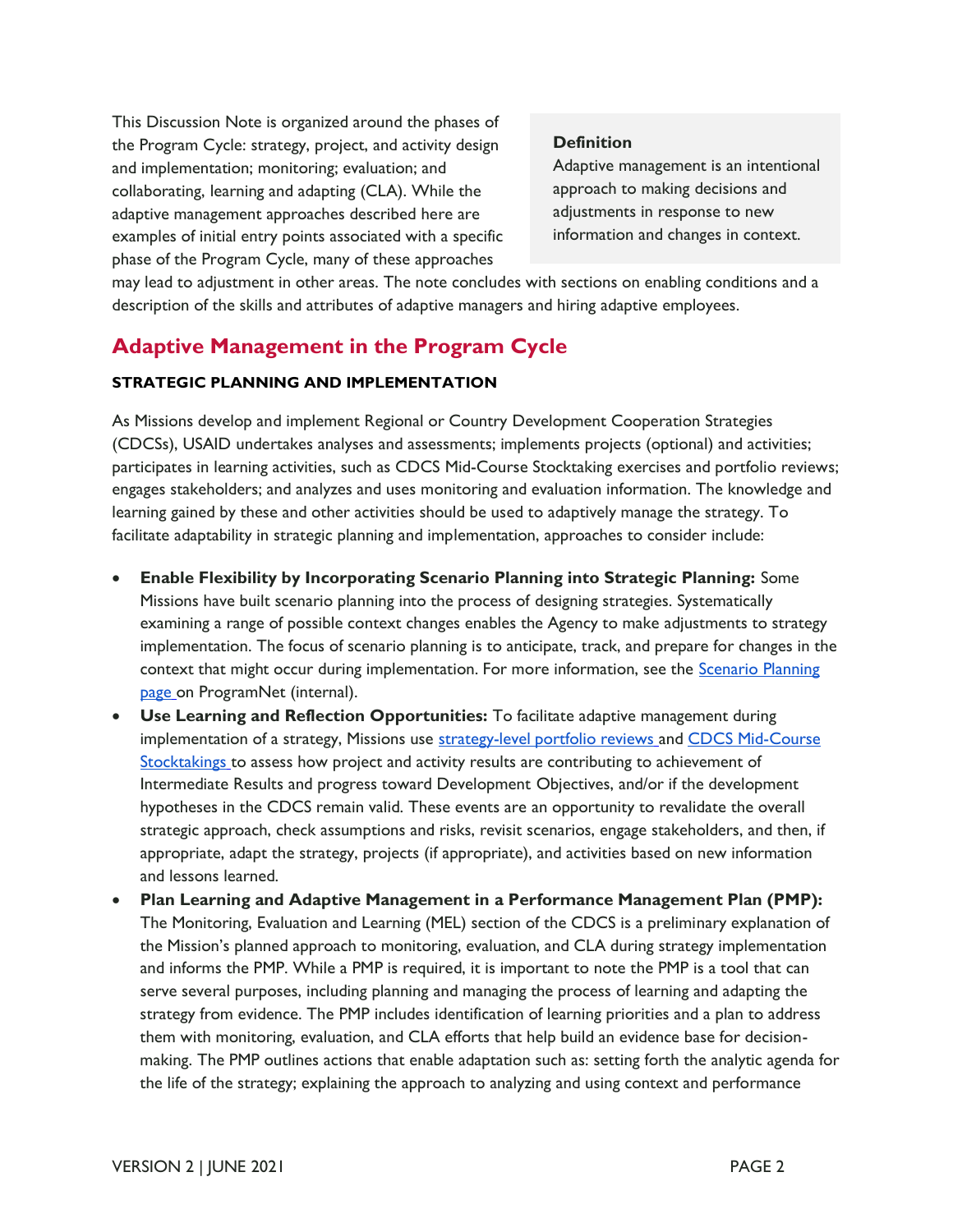monitoring and evaluation findings; defining learning agenda questions; and describing how the Mission will collaborate with partners to provide up to date information that enables adaptation.

• **Documenting Adaptations to the Strategy:** If the strategy's learning and reflection activities lead to decisions to amend or update the strategy, Missions are required to follow [ADS 201.3.2.21](https://www.usaid.gov/ads/policy/200/201)  requirements for amending or updating a CDCS. (Mandatory Reference [ADS 201max](https://www.usaid.gov/ads/policy/200/201max) provides additional information on strategy updates, amendments, and extensions). Triggers for adjusting a CDCS include, but are not limited to: (1) changes in the country context that prompt major shifts in programming; (2) internal changes in funding or Administration or Agency policy priorities that call for a rescoping or revision of intended results; and/or (3) recommended changes to the development hypotheses revealed through monitoring, evaluation, site visits, portfolio reviews, Mid-Course Stocktaking, and/or learning during the course of implementation.

#### **PROJECT DESIGN AND IMPLEMENTATION**

Project design is defined in **ADS 201.6** as "a process undertaken by a designated Project Design Team to define a project's boundaries, a high-level theory of change, and an adaptable plan for implementation, which results in a Project Development Document (PDD)". Projects are optional, though often beneficial. If Missions opt to implement an aspect of their CDCS through a project approach, building learning and flexibility into a project during the design process is critical. Managing projects adaptively during implementation allows Project Teams to react and adjust as necessary to ensure USAID is achieving its objectives.

Some approaches to incorporating adaptability into the design process and during project implementation include:

- **Understand Local Systems and Contexts**: Description of the development context is required in the Project Description section of a PDD. Throughout the project design process and specifically during problem analysis in the development of the PDD, it is important to understand the local system and context, and equally important to understand that this context will inevitably change. Project Design Teams should focus on understanding the root causes of the particular development problem and the role of actors and factors within the local system as well as local capabilities and available local resources in addressing the problem. It is also essential to anticipate which context and circumstances might necessitate course corrections.
- **Develop a Complexity-Aware Theory of Change that Supports Adaptability and Learning:** Based on understanding of the local system and context, the project description of a PDD describes the theory of change behind the proposed intervention. However, it is often the case that assumptions regarding the conditions, behaviors, or critical events do not hold true throughout the life of the project. To design a project that can be managed adaptively, it is recommended that Project Teams use the PDD to: (1) articulate where there is uncertainty, either because the context is changing rapidly, or because additional analysis is needed, or because there are multiple variables that could potentially impact upon outcomes; (2) define the problem in a manner that defines the higher-level outcomes that the project hopes to achieve, but also leaves lower-level outcomes undefined or illustrative to allow for iteration and adjustments during the design and implementation; and (3) establish a monitoring framework that the team can use to assess the theory of change, revisit its underlying assumptions during implementation and make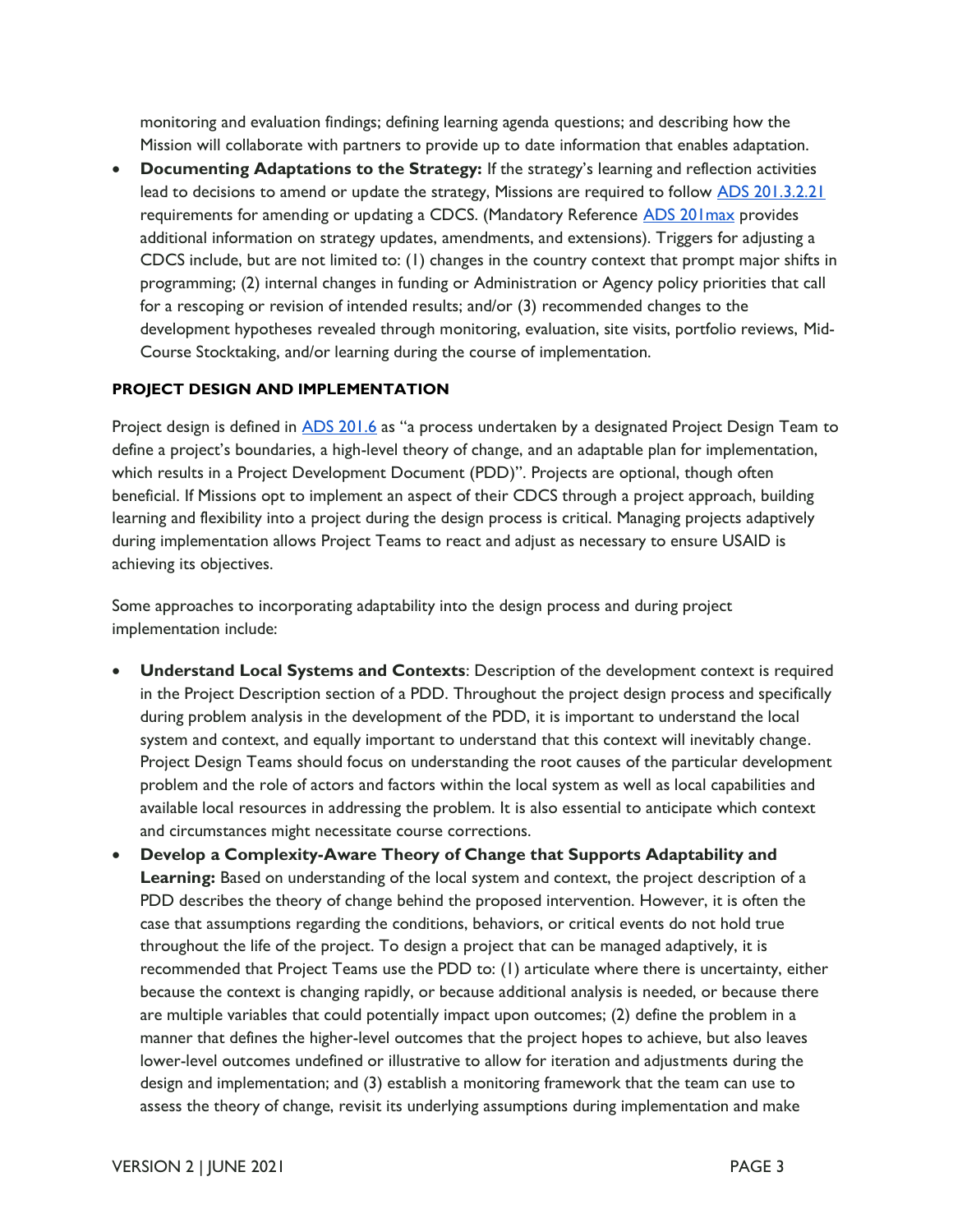course corrections as necessary. See the How-To Note: Developing a Project Logic Model (and its [Associated Theory of Change\) f](https://usaidlearninglab.org/library/how-note-developing-project-logic-model-and-its-associated-theory-change)or more on complexity as it relates to logic models.

- **Hold Periodic Project Reviews to Assess Projects During Implementation:** [ADS 201sam](https://www.usaid.gov/sites/default/files/documents/201sam.pdf)  [Project Design and Implementation Process r](https://www.usaid.gov/sites/default/files/documents/201sam.pdf)ecommends that Project Managers organize periodic project-level reviews, which provide an important opportunity to re-validate the theory of change underlying a project and assess whether or not all of the activities under a project are adding up to achieve the Project Purpose. If the results of activities are not adding up to the expected higher-level project outcomes, or if new information was made available, or the local context has changed in a way that affects the project, teams should either adapt the project or individual activities as necessary.
- **Use the Project Development Document (PDD) to Be Intentional about Learning and Adapting During Project Management**: USAID acknowledges that the Agency does not have perfect information at the time of project design. This is why the [PDD template](https://docs.google.com/document/d/1r20WU9bKtPanW_tNibujr0lfKQ-7t2e0-EdZ9efETPE/edit) (internal) includes a project management approach with prompts to consider: (1) additional sources of evidence that the team will need to collect during project implementation to assess performance, monitor changes (or risks) in the project context, and/or address identified learning priorities; (2) approaches to facilitate collaboration, coordination, and knowledge-sharing across the team and with implementing partners and other stakeholders; and (3) approaches to systematically adapt implementation as lessons are learned and circumstances change.
- **Documenting Adaptation**: [ADS 201.3.3.14.C](https://www.usaid.gov/ads/policy/200/201) emphasizes the importance of learning and adapting at the project level, and provides a more customizable and streamlined approach to project design as a whole. The guidance allows Mission management to customize design processes to fit unique circumstances, including depth of initial analyses and time scheduled to complete a PDD. Furthermore, [ADS.201.3.3.16](https://www.usaid.gov/ads/policy/200/201) now clarifies when PDDs need to be formally amended versus when an informal update would be suitable.

#### **ACTIVITY DESIGN AND MANAGEMENT**

An activity, according to [ADS 201.3.4](https://www.usaid.gov/ads/policy/200/201) "generally refers to an implementing mechanism that carries out an intervention or set of interventions to advance identified development result(s)." An activity should be designed to achieve clear and measurable results that contribute to development result(s) set forth in a CDCS. They should also aim to strengthen local systems so that local actors continue to sustain key results after the activity ends. Because local systems are constantly changing, it is critical to build learning and adaptability into the design and implementation of activities in order for USAID programming to be successful.

Activities should be designed with sufficient flexibility so that the path to implementation can be adjusted in response to emerging opportunities and knowledge. Regardless of which path or paths are ultimately used, USAID is accountable for achieving the stated objectives.

Perhaps most importantly is the need for mutual trust between USAID and its implementing partners. Maintaining an open line of communication and jointly reassessing what is not working during implementation is a critical part of learning and adapting during activity implementation.

Some key tactics to design and implement activities to facilitate adaptive management include: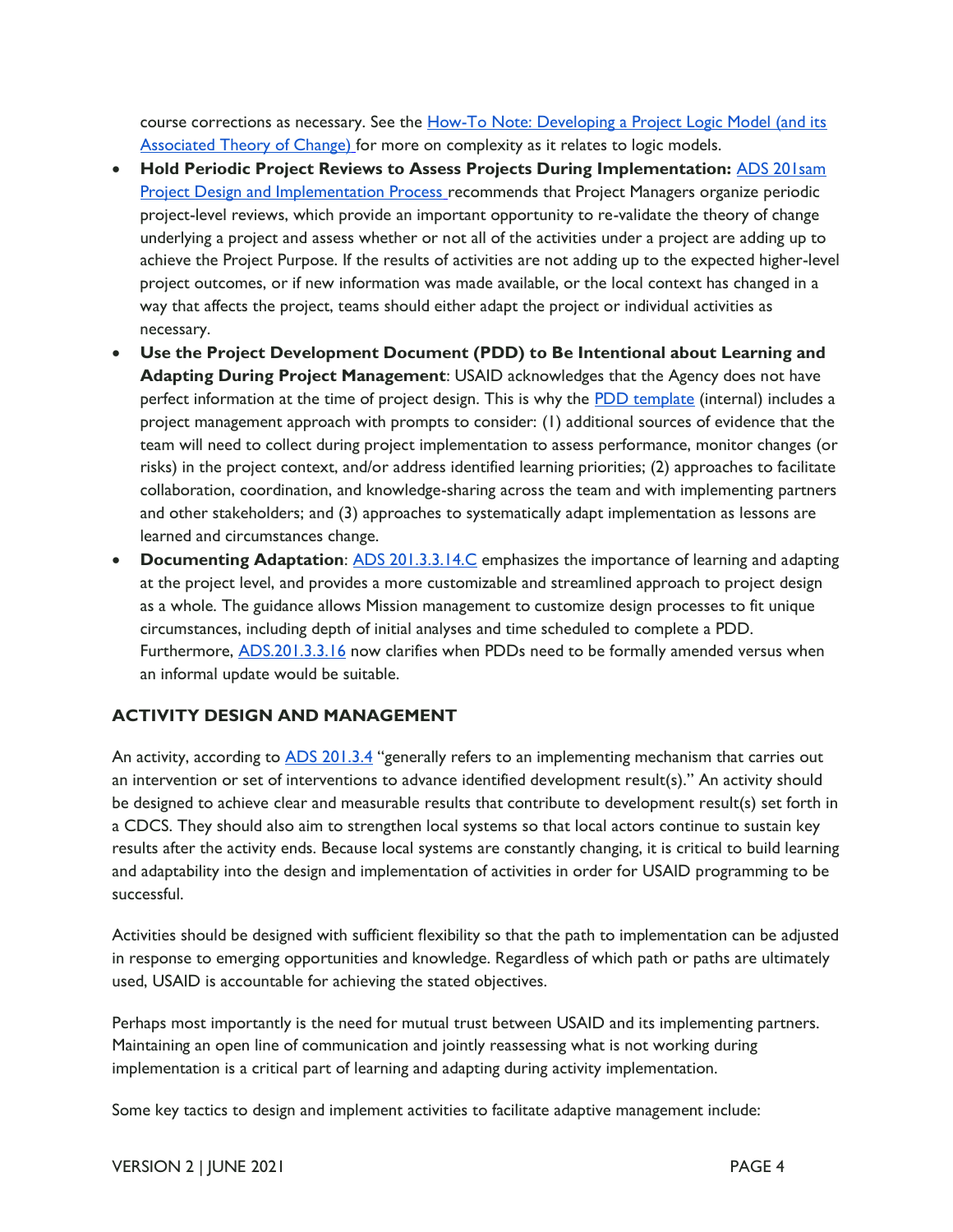- **Outcome-Based Solicitations - Identify the** *what* **but not the** *how*: Rather than explicitly determining specific technical approaches for implementing partners to use, activities can be designed to allow space for evolution and iteration over the course of implementation. Such designs describe the goals and desired outcomes and results. For more information, see Steps to [Performance Based Acquisition f](https://pba.app.cloud.gov/app/#/pba)rom the [USAID OAA Business Manager's Toolkit](https://pages.usaid.gov/M/OAA/m-oaa-business-managers-group) (internal).
- **Engage Contracting Officers/Agreement Officers (COs/AOs) early to identify a more flexible mechanism type, if appropriate**: While all mechanism types can be designed to emphasize a more adaptive management approach, there are some implementing mechanisms that are more flexible. Some examples include: hybrid contracts with an indefinite delivery, indefinite quantity (IDIQ) component embedded in the contract; single award IDIQs; phased approach/continuing application process for assistance; and incorporating scenarios into solicitations or awards. For more information, see Shock Responsive Programming and Adaptive Mechanisms [Guidance \(](https://programnet.usaid.gov/resource/shock-responsive-programming-and-adaptive-mechanisms-guidance)internal) and US[AID Procurement Executive's Bulletin No. 2014](https://www.usaid.gov/sites/default/files/peb2014_01.pdf)-01. It is critical to include the CO/AO and Acquisition and Assistance (A&A) staff early on in the project and activity design processes so that they understand the goals and desired outcomes. In addition to their central role in instrument selection, their input is needed to incorporate adaptive management language and requirements into the relevant sections of solicitation documents which include independent government cost estimates, evaluation criteria, instructions to offerors, and proposal submission requirements.
- **Including required indicators with targets within assistance and acquisition agreements limits flexibility**. Instead, articulate indicators and targets in the [Activity MEL Plan,](https://usaidlearninglab.org/library/how-note-activity-monitoring-evaluation-and-learning-plan) leaving room for the technical approach to achieving results to evolve during implementation, based on lessons learned and/or changes in country context.
- **Build in "pause and reflect" opportunities with implementing partners during activity implementation**: In order to build a relationship with implementing partners based on trust and communication, it is critical to plan for and engage in regular opportunities for partners to reflect on progress. These "pause and reflect" opportunities could include partner meetings, joint workplanning sessions among partners, portfolio reviews, and after-action reviews. These opportunities may focus on challenges and successes in implementation to date; changes in the operating environment or context that could affect programming; opportunities to better collaborate, coordinate, and share knowledge among USAID staff and partners implementing related activities or to influence other actors; assure continued strategic alignment with the Mission's CDCS; and/or other relevant topics. Since these collaboration efforts often require funding, it is important to build these into the activity's budget during activity design.
- **Use routine workplanning to change course when necessary:** There is a lot of room for flexibility during activity implementation. Use the activity's annual or semi-annual workplan as a management tool to avoid multiple and lengthy contract or agreement modifications. Speak with the CO/AO about how to best use the workplan process to refine the activity's key interventions on a regular basis based on learning from implementation.

#### **MONITORING AND EVALUATION**

To manage adaptively, USAID staff need high quality, timely data from monitoring and evaluations. Without appropriate data, staff may make changes too quickly, too late, or based on inaccurate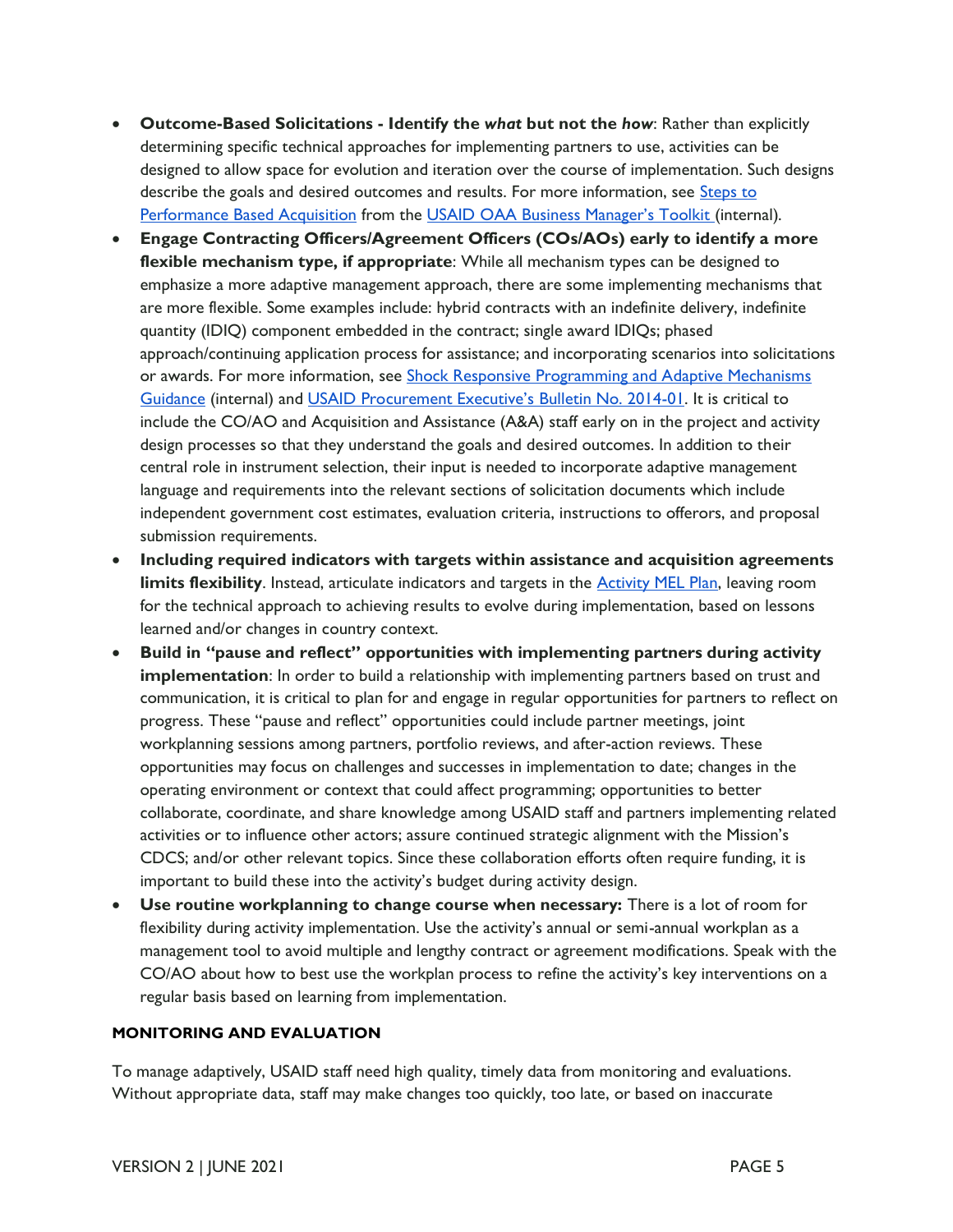information, resulting in interventions that are *less* rather than *more* effective. Optimizing monitoring and evaluation for learning and adaptive management is an emerging field, and this section outlines several promising practices from recent USAID cases.

Monitoring and evaluation for adaptive management expands upon the monitoring and evaluation for learning practices already used as part of USAID's [Program Cycle.](https://www.usaid.gov/ads/policy/200/201) Anticipating changes in context and planning for course corrections requires reframing or renewed focus in areas of monitoring and evaluation with which staff may be familiar. Elements of and approaches to monitoring and evaluation that facilitate adaptability include:

• **Fit for Purpose Monitoring and Evaluation:**  [ADS 201](https://www.usaid.gov/ads/policy/200/201) outlines the monitoring and evaluation requirements for USAID programming, including mandatory guidance on what must be monitored and evaluated. The policy provides significant discretion for USAID staff to determine the design of PMPs and Activity MEL Plans, like creating learning questions, evaluation questions, customizing indicators, and experimenting with different tools and approaches. A critical aspect of managing adaptively is understanding that different types of adaptations are enabled by different monitoring and evaluation approaches and tools for learning. Choosing the right monitoring and evaluation approaches for adaptive management should be based on the specific assumptions, risks, and complexity of programs and the environments they operate in. Focus on using practical approaches that are realistically suited to the time, budget, and data needs of the project or activity.

**Examples: Determining purpose for monitoring and evaluation for learning and adaptive management and matching with the best tool** 

**Example 1:** A governance activity is working in a country with a rapidly changing political climate. Key Purpose: Continually assess the theory of change to see if it maintains its validity. Illustrative Tool(s): Performance [Monitoring;](https://usaidlearninglab.org/monitoring-toolkit?tab=3&subtab=2) [Context Monitoring;](https://usaidlearninglab.org/monitoring-toolkit?tab=3&subtab=3) [Developmental Evaluation](https://www.betterevaluation.org/en/plan/approach/developmental_evaluation) 

**Example 2:** An economic growth activity has results dependent on critical assumptions that recent USAID assessments have shown are starting to shift. Key Purpose: Monitor critical assumptions. Illustrative Tool(s): Context **Monitoring** 

**Example 3:** A countering violent extremism activity is using an intervention model based on key assumptions that were impossible to verify before implementation began. Key Purpose: Test theory of change assumptions during implementation. Illustrative Tool(s): [Developmental Evaluation;](https://www.betterevaluation.org/en/plan/approach/developmental_evaluation) [Most Significant](https://usaidlearninglab.org/library/most-significant-change-complexity-aware-monitoring-approach)  **Change** 

*Note: PPL does not endorse or promote a particular tool or approach over others but provides these examples and links to resources as an initial entry point* 

*for exploration.* A first step for any adaptively managed PMP or Activity MEL Plan is achieving clarity of purpose in

why monitoring and evaluation for learning are needed. At USAID, staff are used to thinking about the purposes of monitoring and evaluation as a means for telling if projects and activities are meeting objectives. But it can be more than that – monitoring and evaluation can tell us if the assumptions in a theory of change are holding true, if certain aspects of the implementation are contributing more to an objective than others, or if changes in context are impacting programming. Managers can also use information provided by monitoring and evaluation to identify unexpected changes to context,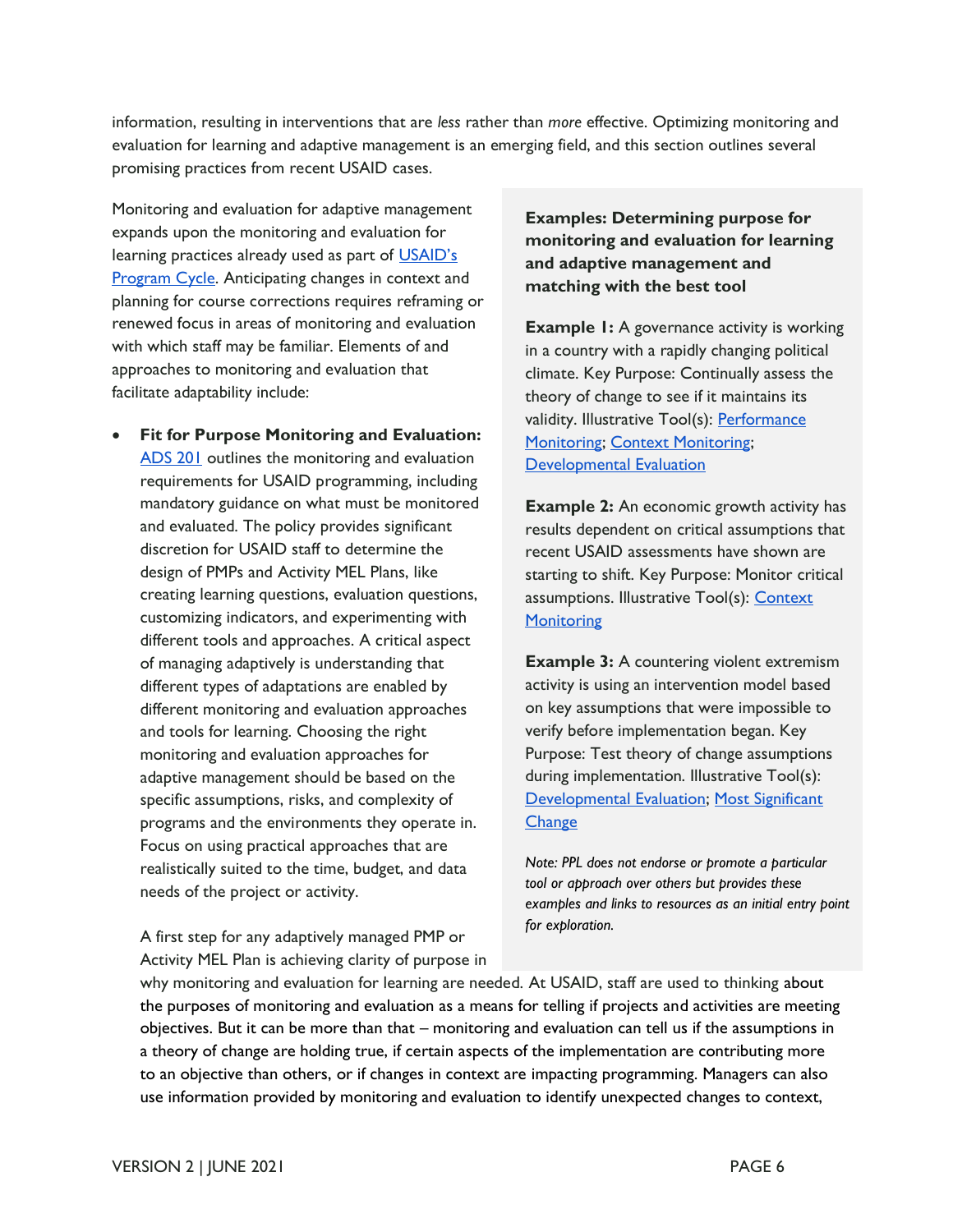or unintended consequences of implementation, which may inform decisions about the future path of programming. Identifying a priority purpose or use for monitoring and evaluation for adaptive management provides significant clarity to then select which of the varied monitoring and evaluation tools should be used. USAID monitoring and evaluation contacts within technical teams, the Mission Program Office, regional and technical bureaus, and the Bureau for Policy, Planning, and Learning (PPL) are valuable resources for helping to determine what tools are best suited for different learning and adaptive management needs. Using monitoring and evaluation that is fit for purpose is good practice for all projects and activities, and it is particularly important for adaptively managed ones. Additional resources include the **Systems and [Complexity](https://usaidlearninglab.org/library/complexity-aware-monitoring-discussion-note-brief) White Paper**, and Complexity [Aware Monitoring Discussion Note.](https://usaidlearninglab.org/library/complexity-aware-monitoring-discussion-note-brief) 

- **Participatory Monitoring and Evaluation:** Understanding changes in the environment and how they influence the assumptions and designs that underlie USAID's programming requires an acute understanding of local context. Monitoring and evaluation at USAID should draw from local stakeholders, including implementing partner staff and beneficiaries, for insights into the programming environment or how activities/interventions are perceived by the local population. Feedback loops that help stakeholders understand how their data and analysis inform project and activity designs and changes can lead to stronger buy-in, and in turn, higher quality data, more robust analysis, and improved adaptation.
- **Increase Use of Context Monitoring:** Managing adaptively requires a shift from focusing on how USAID programming is influencing the environment to how the environment is influencing USAID programming. While USAID staff instinctively understand that projects and activities are affected by their context, PMP and Activity MEL Plans do not often reflect this fact. Context monitoring allows USAID staff to make sense of the larger environment surrounding projects and activities. When faced with finite resources for monitoring, the challenge is determining what elements of the environment, or context, are most valuable to monitor. Traditionally, the link between project and activity design and monitoring has started and ended with identification of desired results and the use of indicators to monitor them. However, the process of defining assumptions, risks, and triggering events during development of logic models can be an initial entry point for identifying the most critical elements for context monitoring.

#### **COLLABORATING, LEARNING, AND ADAPTING (CLA)**

Collaborating, Learning and Adapting (CLA) is USAID's approach to organizational learning and adaptive management in the Program Cycle. CLA includes strategic collaboration and continuous learning for adaptive management and the conditions that enable these processes. The CLA framework (see below) illustrates the components of CLA. The adapting component of the CLA framework includes:

• **Opportunities to pause and reflect:** Learning from monitoring and evaluation, as well as other sources of information and knowledge, requires time to reflect. As this [literature review](https://usaidlearninglab.org/library/what-difference-does-CLA-make-key-findings) shows, "purposeful reflection on one's accumulated experience leads to greater learning." USAID Missions that plan for and host a variety of reflection opportunities should be better able to reflect on and distill learning, and use that information to make decisions. Reflection opportunities can take a number of forms, and [ADS 201](https://www.usaid.gov/ads/policy/200/201) requires several, including [portfolio reviews](https://usaidlearninglab.org/library/how-note-strategy-level-portfolio-review) and CDCS Mid-Course [Stocktaking e](https://usaidlearninglab.org/qrg/portfolio-review-and-cdcs-mid-course-stocktaking)xercises. Others are recommended, including project reviews, partner meetings, and after-action reviews. The sources for learning during these sessions may also be varied, including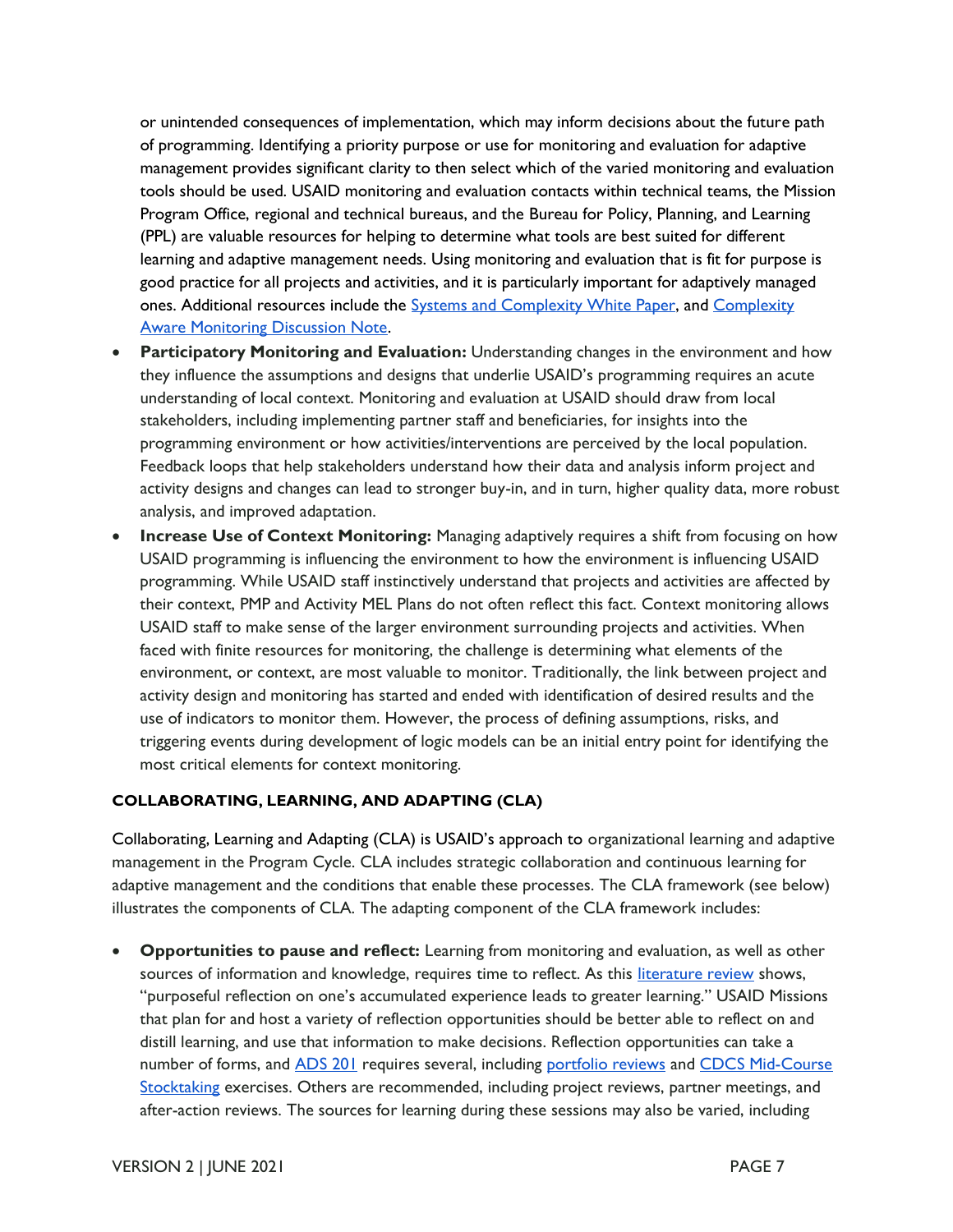monitoring data and evaluation findings, as well as research, assessments, and knowledge gained from experience.

• **Following through with changes:** Adaptive management involves using learning to make changes. This may mean working with implementing partners to change interventions, updating an activity's work plan, increasing or discontinuing the use of certain approaches or processes, reconfiguring staffing patterns, or modifying key Program Cycle documents, among other changes. When learning and knowledge are used to inform decision-making, those decisions should be followed through with action.

#### **ENABLING CONDITIONS**

Adaptive management practices are much more likely to thrive in organizations with the right enabling conditions; conversely, staff will find it difficult to manage adaptively in an organization or team without a supportive environment. As such, considering the organization's enabling conditions, and working to address the 'disabling' elements is critical for the adoption of adaptive management.

USAID's [Collaborating, Learning and Adapting \(CLA\) framework](https://usaidlearninglab.org/sites/default/files/resource/files/cla_maturity_matrix_overview_final.pdf) (Figure 1) defines three components of the enabling environment that support continuous learning and adaptive management: culture, processes and resources.



#### Figure 1 The CLA Framework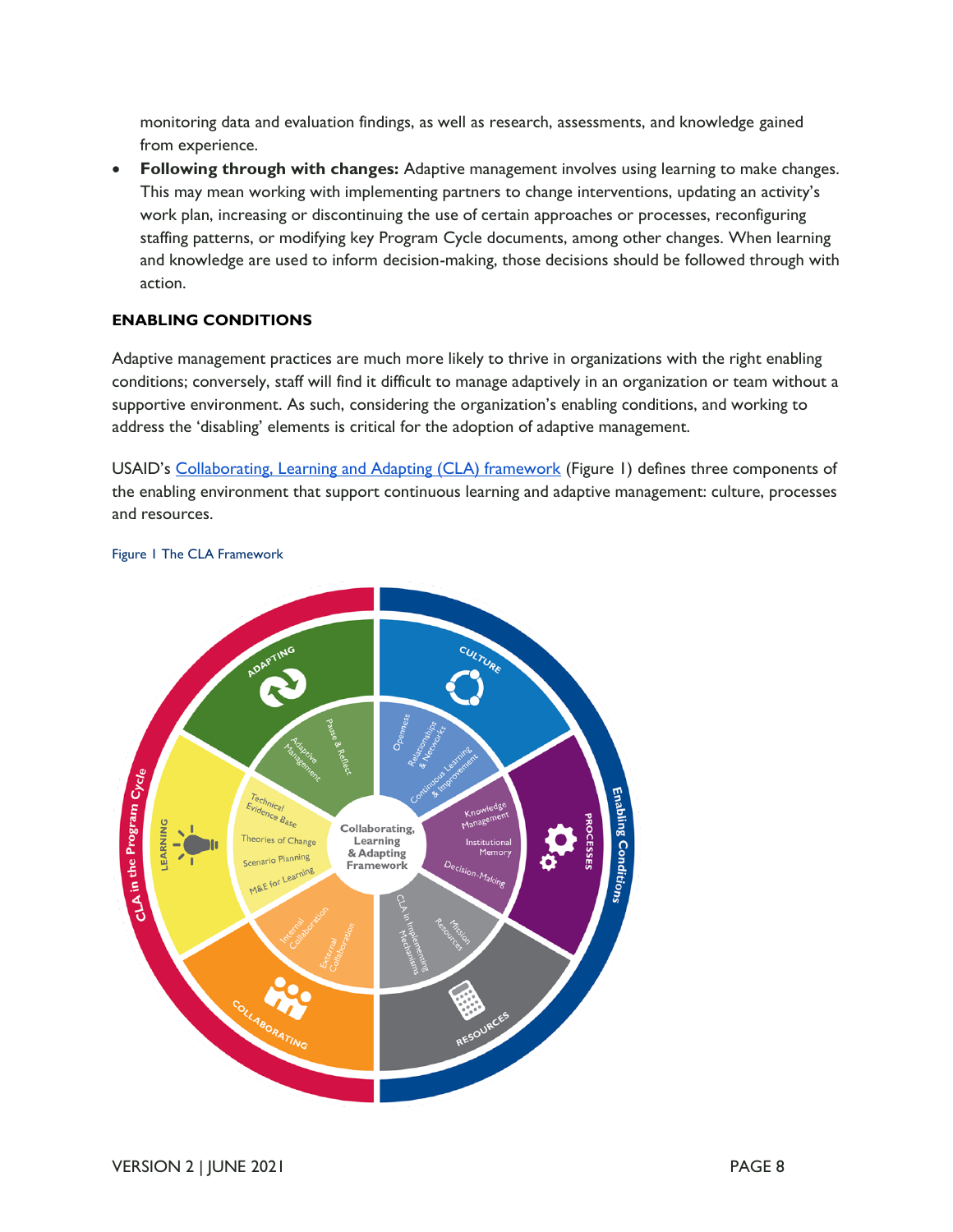- **Organizational culture**. An organization's culture consists of norms often unwritten and unspoken – that influence how individuals work and what they expect of themselves and their colleagues. Organizational culture is observable through staff and leaders' behavior, how people interact, and what is perceived to be encouraged and rewarded in the organization. The CLA framework identifies three elements of organizational culture:
	- Openness. In a culture that values openness, staff at all levels are able to ask difficult questions or express unpopular viewpoints, to invite alternative perspectives, and are willing to explore new or untested ideas.
	- Relationships and networks. Staff have relationships, among themselves and with outside networks, that are based on trust. They value and prioritize communicating with stakeholders in a transparent way, and they are politically smart – using their networks to stay connected and aware of important developments.
	- Continuous learning and improvement. In an organization that values continuous learning, staff are motivated to learn, both for professional growth and to contribute to organizational effectiveness. Leaders enable participation in learning opportunities and encourage a focus on continuous improvement.
- **Processes.** Without supportive systems and processes in place, it is difficult for continuous learning and adaptive management to become established in an organization. The CLA framework considers three aspects of an organization's processes – decision-making, knowledge management, and institutional memory – two of which are particularly critical for adaptive management:
	- *Decision-making.* Decision-making processes that support adaptive management are transparent; i.e., staff and stakeholders are aware of how decisions are made in an organization. Stakeholder input is solicited before decisions are made, and the results are documented and shared.

It is also critical that decision-making authority be distributed throughout the organization. In order to respond to changes in the context or during implementation, staff must have the appropriate level of authority to make decisions. [Literature](https://usaidlearninglab.org/library/what-difference-does-CLA-make-key-findings) shows that organizations with rigid and hierarchical decision-making processes are less likely to have a learning culture that enables adaptive management.

- *Knowledge management.* Knowledge management involves using and sharing information from a variety of sources. During planning and in implementation, staff should seek out knowledge and information from a variety of sources, including technical and experiential knowledge, to inform decisions. Knowledge that is gained from work should be shared, in a user-friendly format, to assist and influence others.
- **Resources.** Like most organizational initiatives, adaptive management needs to be supported with adequate resources in order to be sustainable. Resources that support adaptive management include budget, staff, and implementing mechanisms. As discussed in the section below, adaptive management is an approach exhibited by individuals' behaviors and attitudes. Organizations and teams can encourage and recognize their staff for working to build these behaviors and skills, and – when hiring – look to identify potential staff with the skills and attributes of adaptive managers.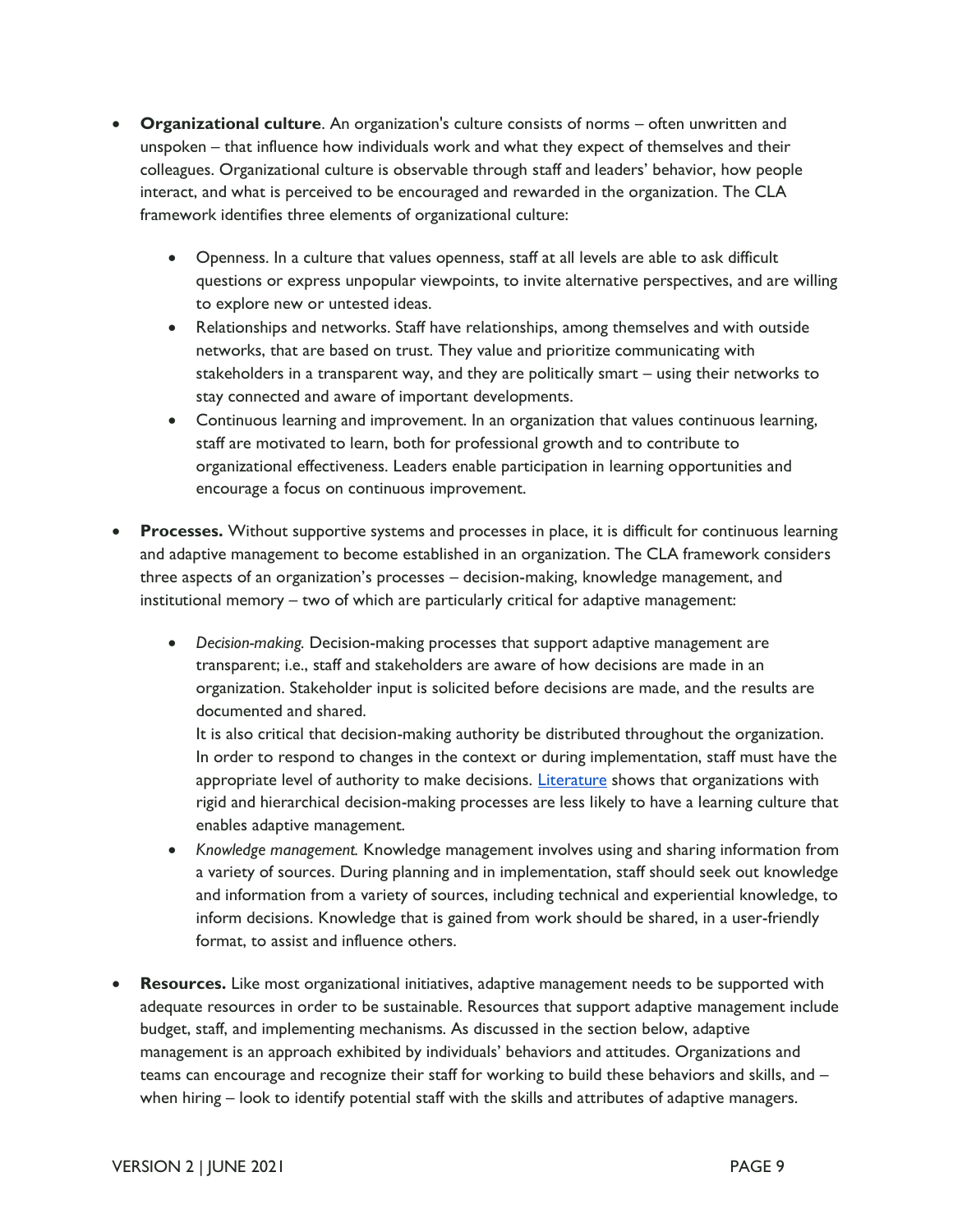Organizations also enable adaptive management by providing the budget and resources, including time, needed to undertake the processes and activities described in the strategy, project, and activity sections above.

For more information and resources on Collaborating, Learning and Adapting and enabling conditions, see the [CLA Toolkit.](https://usaidlearninglab.org/cla-toolkit) 

#### **SKILLS AND ATTRIBUTES OF ADAPTIVE MANAGERS AND EMPLOYEES**

In addition to being impacted by the organizational context, adaptive management is an approach practiced by individuals and exhibited by their behaviors and attitudes. In the [Guide to Hiring Adaptive](https://usaidlearninglab.org/library/hiring-adaptive-employees)  [Employees](https://usaidlearninglab.org/library/hiring-adaptive-employees), adaptive employees are defined as "individuals, regardless of title, who in collaboration with relevant stakeholders, systematically acquire and use knowledge to make decisions and adjustments in their work in order to achieve greater impact".

Whether in the role of a technical office director, Project Manager, Contracting Officer/Agreement Officer, Contracting Officer's Representative/Agreement Officer's Representative, team lead, Program Officer, Mission Director, or any other Mission role, staff with adaptive management qualities exhibit certain skills and attributes. These include but are not limited to:

- **Curiosity**. Adaptation comes more naturally to staff who have a strong interest in learning about whether their work is achieving the results it set out to achieve, and who have an inclination toward action-oriented reflection.<sup>1</sup>
- **Communication and listening skills**. Listening and transparent communication are critical to facilitating a culture of openness and respectful dissent.<sup>2</sup> Effective communicators not only listen with attention and respect, but also actively seek input from peers and stakeholders to develop a better understanding of the context and people involved in programming.
- **Critical thinking**. Adaptations should be based on data and evidence, not on a whim. Adaptive managers should be able to critically review, understand, and use information to make decisions and carry out actions based on those decisions.
- **Comfort with uncertainty and change**. Adaptive management requires comfort with uncertainty, flexibility to change, and the humility to admit what one does not know or when things have not worked as expected.

As USAID strengthens its focus on adaptive management, these skills and attributes should be taken into account in recruitment and management decisions for USAID and implementing partners. While these qualities come naturally to some individuals, for others, developing them may require particular attention and practice, coaching or other capacity strengthening. By valuing and investing in the development of these skills, USAID and development organizations will enable the adaptive management practices that are becoming increasingly necessary.